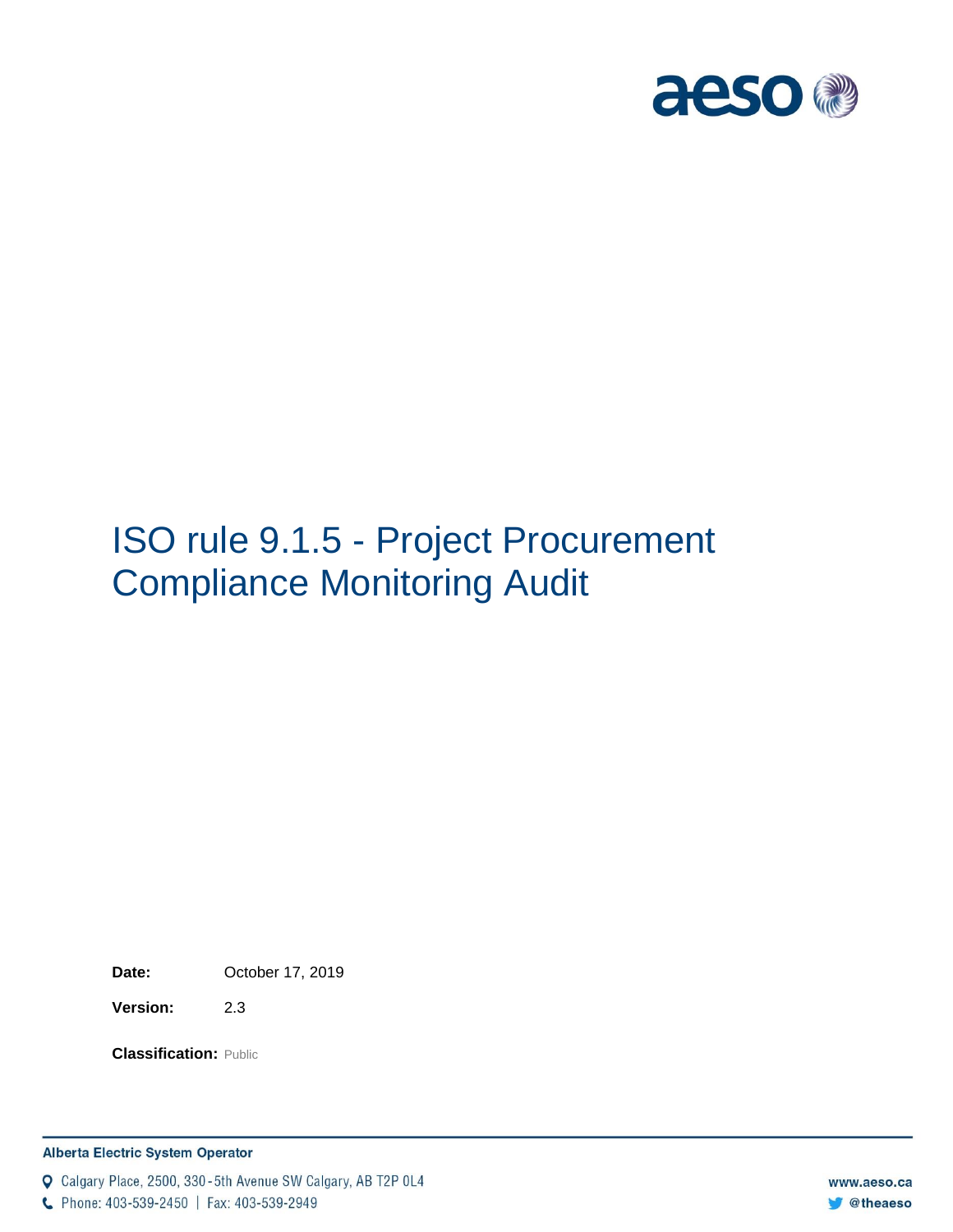## aeso

### **Table of Contents**

| 1. |     |        |                                                                                |  |  |  |  |  |
|----|-----|--------|--------------------------------------------------------------------------------|--|--|--|--|--|
| 2. |     |        |                                                                                |  |  |  |  |  |
| 3. |     |        |                                                                                |  |  |  |  |  |
| 4. |     |        |                                                                                |  |  |  |  |  |
| 5. |     |        |                                                                                |  |  |  |  |  |
|    | 5.1 |        |                                                                                |  |  |  |  |  |
|    | 5.2 |        |                                                                                |  |  |  |  |  |
|    | 5.3 |        |                                                                                |  |  |  |  |  |
|    | 5.4 |        |                                                                                |  |  |  |  |  |
|    | 5.5 |        |                                                                                |  |  |  |  |  |
|    |     | 5.5.1  |                                                                                |  |  |  |  |  |
|    |     | 5.5.2  |                                                                                |  |  |  |  |  |
|    |     | 5.5.3  |                                                                                |  |  |  |  |  |
|    |     | 5.5.4  |                                                                                |  |  |  |  |  |
|    |     | 5.5.5  |                                                                                |  |  |  |  |  |
|    |     | 5.5.6  | Review of TFO Records and Generation of Compliance Monitoring Audit Queries 10 |  |  |  |  |  |
|    |     | 5.5.7  |                                                                                |  |  |  |  |  |
|    |     | 5.5.8  |                                                                                |  |  |  |  |  |
|    |     | 5.5.9  |                                                                                |  |  |  |  |  |
|    |     | 5.5.10 |                                                                                |  |  |  |  |  |
|    |     | 5.5.11 |                                                                                |  |  |  |  |  |
|    |     | 5.5.12 |                                                                                |  |  |  |  |  |
|    |     | 5.5.13 |                                                                                |  |  |  |  |  |
| 6. |     |        |                                                                                |  |  |  |  |  |
| 7. |     |        |                                                                                |  |  |  |  |  |

### **Appendices:**

- **A.** Information Request Letter 1 (IR1) template Initial Notification of Compliance Monitoring Audit and Request for Summary of Project Materials
- **B.** Summary of Project Materials template
- **C.** Information Request Letter 2 (IR2) template Request for TFO records
- **D.** Pre-audit Conference Meeting Agenda
- **E.** Compliance Monitoring Audit Query Form template

*Note: All Appendices are available on the AESO website: www.aeso.ca*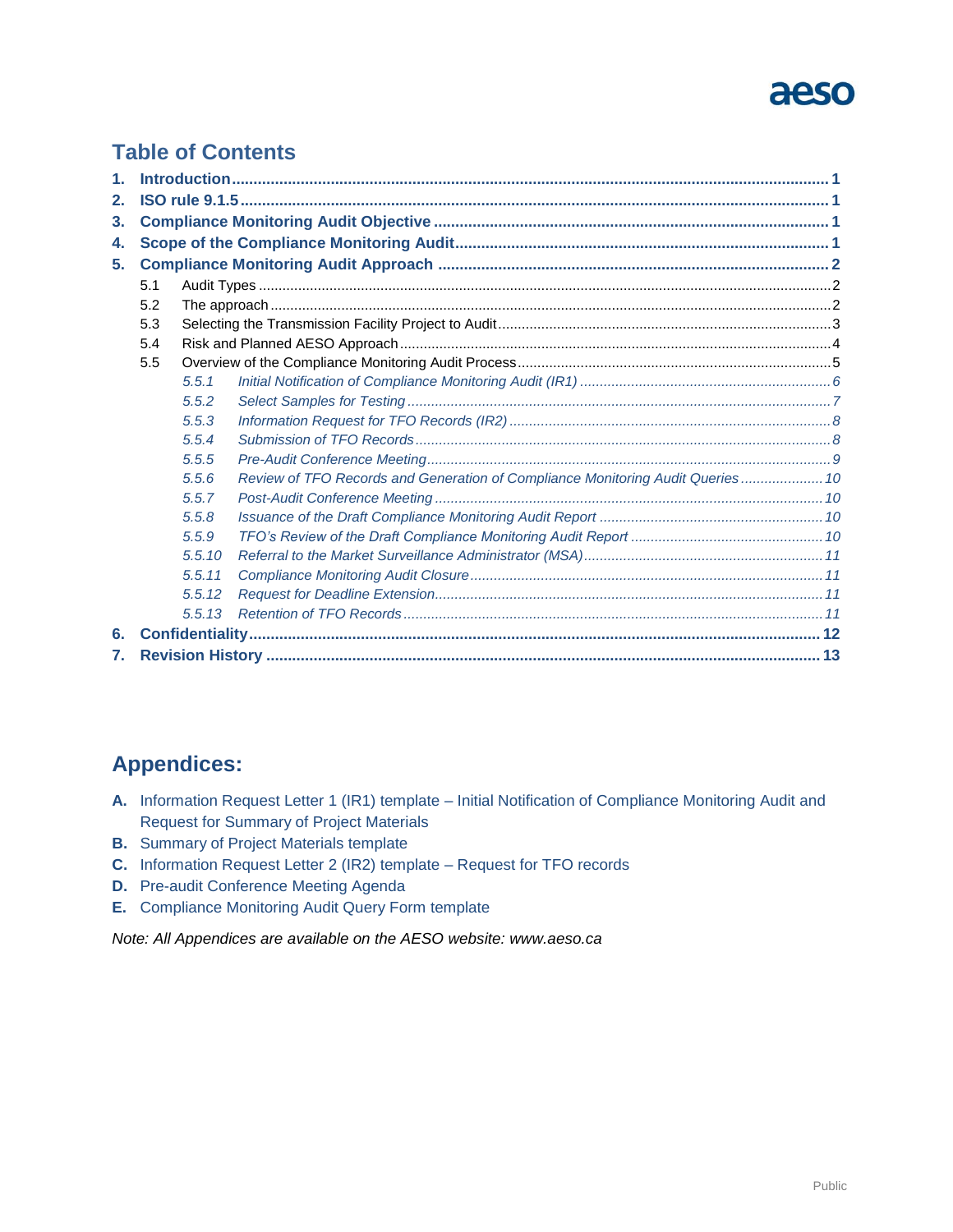

### <span id="page-2-0"></span>**1. Introduction**

This document is intended to provide market participants with a comprehensive description of the Alberta Electric System Operator's (AESO) Compliance Monitoring Audit process for monitoring Transmission Facility Owner's (TFO's) compliance with Subsection 9.1.5 of the ISO Rules while carrying out Transmission Facility Projects. This Compliance Monitoring Audit process document is a guide and not an authoritative document.

A Compliance Monitoring Audit is conducted in accordance with Subsection 103.12 of the ISO Rules Compliance Monitoring, which describes the processes and guiding principles by which the AESO monitors and investigates the compliance of market participants with applicable rules and standards. This document describes the development of the process as well as the procedures used in carrying out the audit.

### <span id="page-2-1"></span>**2. ISO rule 9.1.5**

Subsection 9.1.5 of the ISO Rules describes the procurement requirements which pertain to the Designated TFO when carrying out the construction of transmission facilities during a Transmission Project. It requires that the Designated TFO solicit written bids from not less than three (3) arm's length suppliers when procuring Project Materials forecasted to exceed \$10,000 in cost. It further requires that the lowest priced, fully compliant bid be selected to provide those materials. The rule allows exceptions to one or both of these requirements in certain specific situations.

Subsection 9.1.5.8 of the ISO Rules identifies the AESO's right to examine the books and records of the Designated TFO, including all written bids relating the procurement of Project Materials, to the extent reasonably necessary to verify, with respect to any Project, compliance by the TFO with Subsection 9.1.5 of the ISO Rules.

### <span id="page-2-2"></span>**3. Compliance Monitoring Audit Objective**

The objective of each Compliance Monitoring Audit is to assess the Designated TFO's compliance with Subsection 9.1.5 of ISO Rules in carrying out the construction of transmission facilities during a Transmission Project.

If during the course of the Compliance Monitoring Audit the AESO identifies possible contravention(s) of other subsections of the ISO Rules, such potential contravention(s) will be dealt with through a separate ISO Rule Subsection 103.12 process outside of the audit. The AESO may however identify any such possible contravention(s) as an observation in the Compliance Monitoring Audit Report.

### <span id="page-2-3"></span>**4. Scope of the Compliance Monitoring Audit**

#### **Project**

The term 'Project' is defined within the Consolidated Authoritative Document Glossary as "…the means or manner by which a constraint or condition affecting the operation or performance transmission system could be alleviated as identified in a NID approved by the EUB pursuant to s.34(3) of the Act…"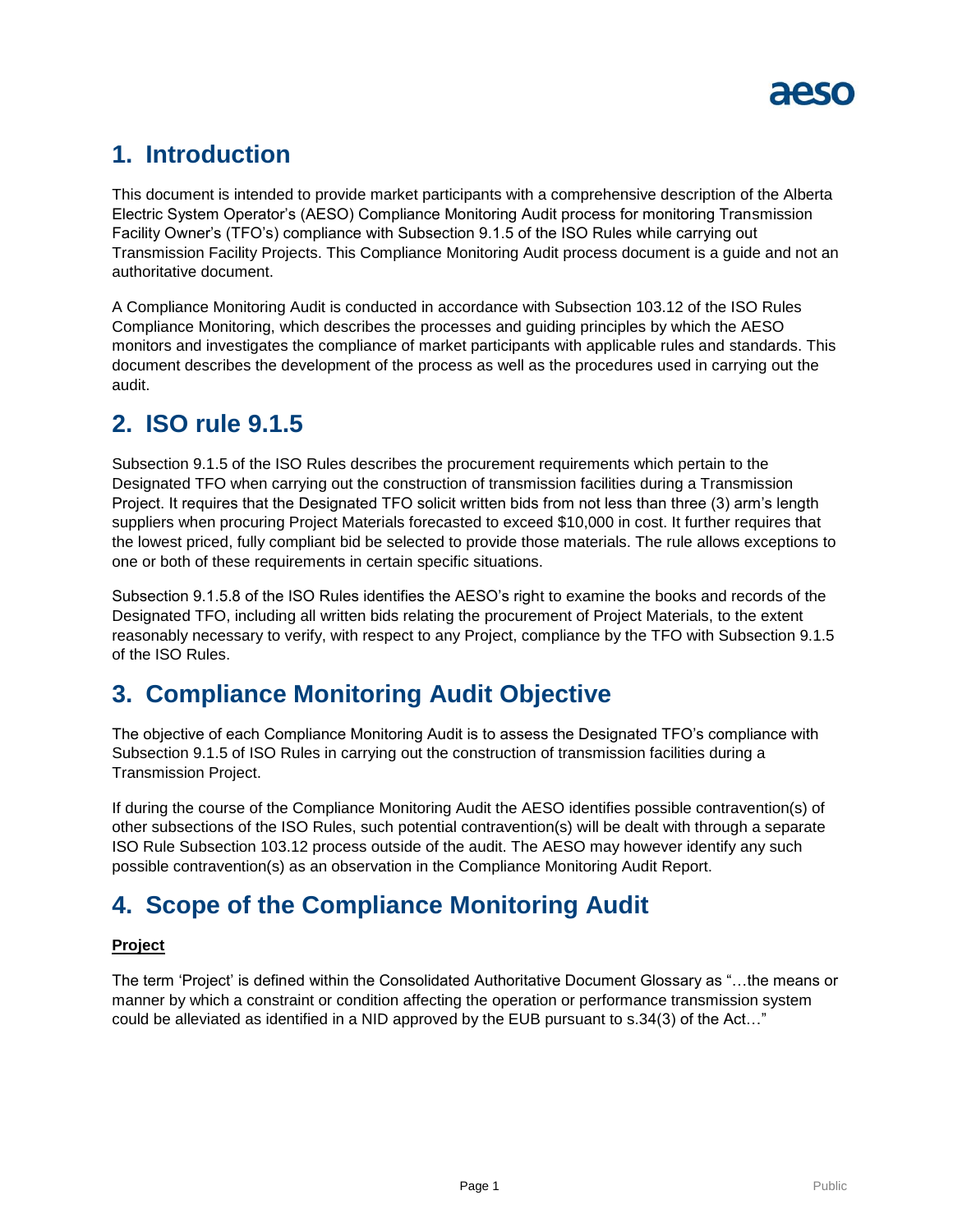

#### **Procurement records**

The scope of the Compliance Monitoring Audit includes all procurement records for all Project Materials subject to the requirements of Subsection 9.1.5 of the ISO Rules. This includes, for each Project Material selected for testing, records which demonstrate the following, as applicable:

- a) that a minimum of three bids were solicited from arm's length suppliers and that the bidder with the lowest price, fully compliant bid was selected;
- b) that, where the lowest priced, fully compliant bid was not selected, the TFO's decision is in compliance with the acceptable conditions outlined in Subsection 9.1.5.6 (a) (i-iii) of the ISO Rules; and
- c) that, for sole source arrangements, the TFO's decision is in compliance with at least one of the acceptable conditions outlined in Subsection 9.1.5.6 (b) (i-iii) of the ISO Rules.

#### **Project reports**

Project reports required in Subsection 9.1.3, as they relate to the requirements of Subsection 9.1.5 of the ISO Rules.

### <span id="page-3-0"></span>**5. Compliance Monitoring Audit Approach**

#### <span id="page-3-1"></span>**5.1 Audit Types**

There are two types of Compliance Monitoring Audits as follows:

a) Full Audit

The AESO will determine which Transmission Projects will be audited in a given year. The AESO will make best efforts to give reasonable notice to the Designated TFOs that one or more particular Projects have been selected for a Compliance Monitoring Audit together with a tentative schedule of the audit.

b) Focused Audit

Focused audits are typically not scheduled and are generally limited in scope. Focused audits may arise from:

- i. a request from the MSA to verify self-reporting made by a TFO; or
- ii. other requests, such as:
	- a. a complaint by a market participant or other interested person relating to compliance with ISO rules; or
	- b. to perform any other ad-hoc assessments of compliance.

#### <span id="page-3-2"></span>**5.2 The approach**

The approach taken to conducting a Compliance Monitoring Audit is designed to ensure thoroughness and accuracy in audit results while allowing the audit to be carried out in a reasonably efficient manner. Compliance Monitoring Audit design steps include: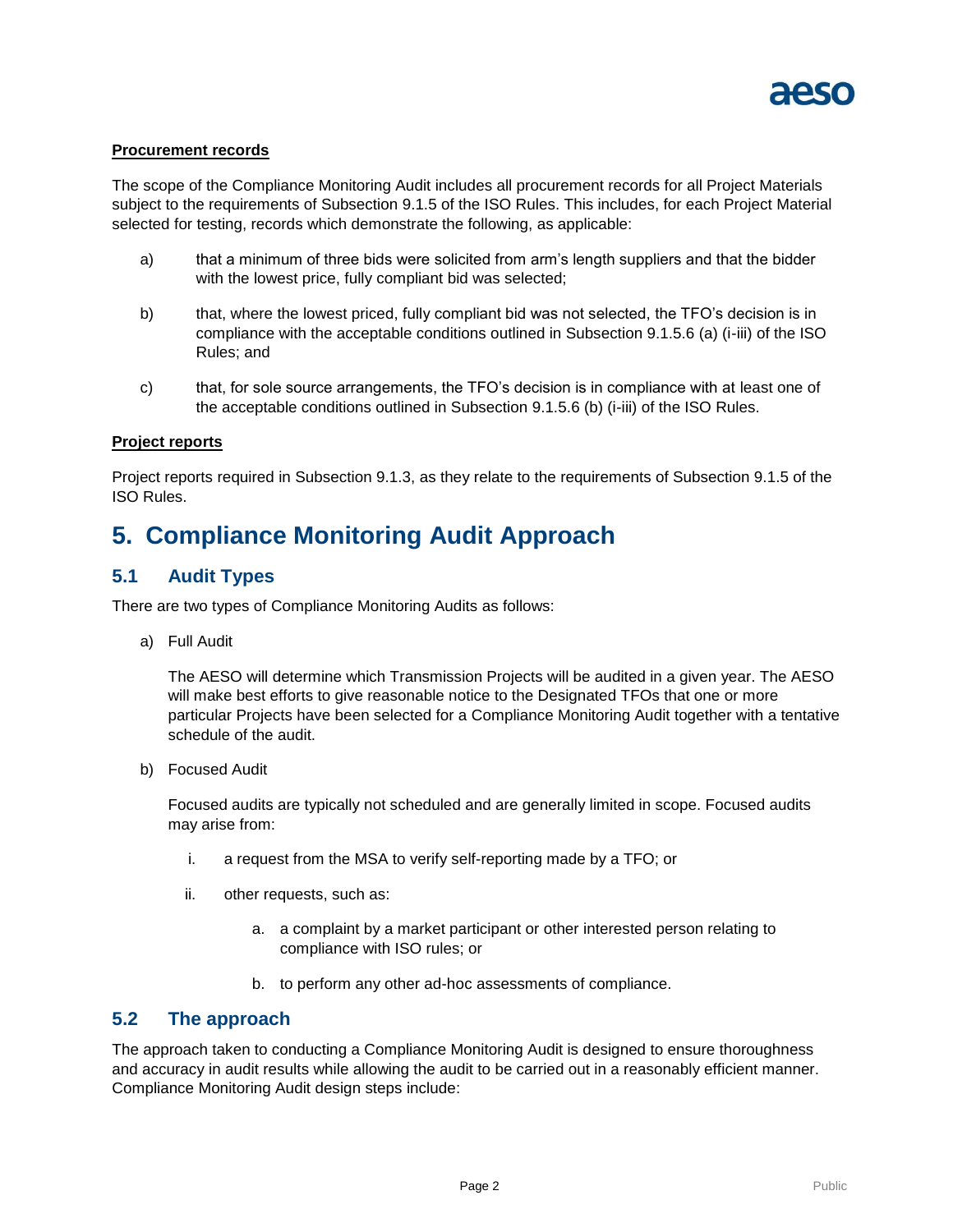

- a) Identifying any risks in Project procurement and ensuring that the Compliance Monitoring Audit is tailored to these risks;
- b) Assessing the complexity of the Project and ensuring the Compliance Monitoring Audit takes this into account;
- c) Reviewing the contents of both Project Progress Reports and any Final Cost Reports and tailoring the Compliance Monitoring Audit to take into account any potential concerns raised in these reports;
- d) Considering the quantitative and qualitative aspects of each transaction relative to the value of the Project; and
- e) Applying judgment in a manner that is defensible, consistent, transparent and fair in areas where application of the rules requires such judgment.

#### <span id="page-4-0"></span>**5.3 Selecting the Transmission Facility Project to Audit**

Determining which Transmission Projects will be audited in a given year is a consultative process which takes into account some or all of the following factors:

- Status of the Transmission Facility Project (complete or ongoing);
- Comparison of final costs vs. original estimates (i.e. Projects with cost escalations are more likely to be audited);
- Assessment of the potential impact of non-compliance (i.e. large scale Transmission Facility Projects that have higher financial repercussions from non-compliance);
- Evidence provided in reporting (e.g. Final Cost Reports, Project Progress Reports, etc.) that competitive procurement is not carried out to significant extent;
- Compliance Review Right Period pursuant to Subsection 9.1.5.8 of the ISO Rules;
- The results of past Compliance Monitoring Audits for those TFOs;
- Consultation with AESO project personnel; and
- Reasonable distribution across TFOs and Projects.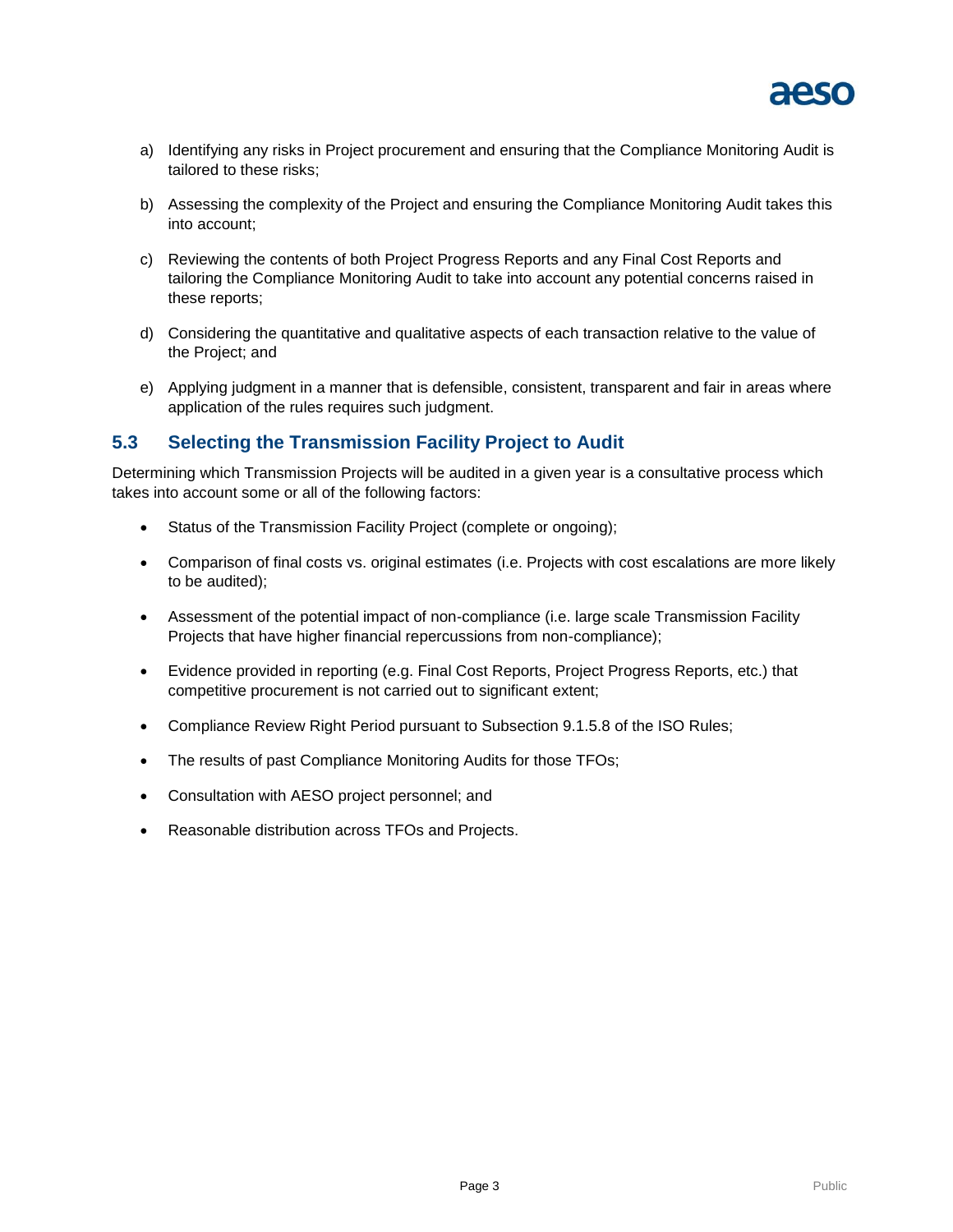### <span id="page-5-0"></span>**5.4 Risk and Planned AESO Approach**

| <b>Assertion</b>                                                                                                                                                                                    | <b>Risk</b>                                                                                                                                                                                                                                                                                                                                 | <b>Planned AESO Approach</b>                                                                                                                                                                                                                                                                                                                                                                                            |
|-----------------------------------------------------------------------------------------------------------------------------------------------------------------------------------------------------|---------------------------------------------------------------------------------------------------------------------------------------------------------------------------------------------------------------------------------------------------------------------------------------------------------------------------------------------|-------------------------------------------------------------------------------------------------------------------------------------------------------------------------------------------------------------------------------------------------------------------------------------------------------------------------------------------------------------------------------------------------------------------------|
| The procurement data (i.e. Summary of<br>Project Materials, refer to Appendix B)<br>obtained from the TFO is accurate and<br>complete.                                                              | Procurement data may be inaccurate<br>$\bullet$<br>and/or incomplete.                                                                                                                                                                                                                                                                       | • Compare totals of the procurement<br>data against the total Project Material<br>costs reported in the Final Cost<br>Reports and/or the Project Progress<br>Reports. Investigate and assess<br>reasonableness of variances.                                                                                                                                                                                            |
| Major and minor acquisitions subject to<br>competitive bidding are in compliance<br>with the ISO Rules.<br>ISO rule reference:<br>9.1.5.2<br>9.1.5.3<br>9.1.5.5                                     | Written bids from at least 3 arm's<br>$\bullet$<br>length suppliers were not solicited.<br>Contract was not awarded to the<br>$\bullet$<br>party that submitted the lowest<br>priced, fully compliant bid.                                                                                                                                  | • Select a sample of Project Material<br>costs that underwent the competitive<br>bidding process for testing. Ensure<br>written bids and/or short form written<br>bids were solicited from at least 3<br>arm's length suppliers.<br>• From the selected sample of Project<br>Material costs that underwent the<br>competitive bidding process, ensure<br>lowest price, fully compliant bid was<br>selected.             |
| Contracts that are not awarded to the<br>party that submitted the lowest priced,<br>fully compliant bid are in compliance with<br>the ISO Rules.<br>ISO rule reference:<br>9.1.5.6 (a) (i) to (iii) | Lowest price bid not obtained<br>Exceptions are not supported by:<br>$\bullet$<br>a) Commercial viability.<br>b) Reasonable management<br>explanations.<br>Reasons for not awarding the<br>$\bullet$<br>contract to the lowest price fully<br>compliant bid are not included in the<br>Project Progress Report to the AESO.                 | • Obtain and corroborate explanations<br>from the TFO supporting their decision<br>not to go with the lowest bidder.<br>• Assess based on judgment if the<br>awarded supplier is the most<br>commercially viable for the Project.<br>• Ensure that the reasons for not<br>awarding the contract in compliance<br>with Subsection 9.1.5 of the ISO Rules<br>were included in its Project Progress<br>Report to the AESO. |
| Sole sourced arrangements<br>in<br>are<br>compliance with the ISO Rules.<br>ISO rule reference:<br>9.1.5.6 (b) (i) to (iii)                                                                         | <b>Bids not obtained</b><br>Exceptions are not supported by one of<br>the following:<br>Evidence that only the entity is<br>1)<br>capable of providing the Project<br>Material.<br>Evidence that there was insufficient<br>2)<br>time to solicit bids.<br>Evidence that there was insufficient<br>3)<br>information on which to base a bid. | • Obtain and corroborate explanations<br>from the TFO supporting their decision<br>not to obtain bids and assess based<br>on judgment if the explanations are<br>acceptable.                                                                                                                                                                                                                                            |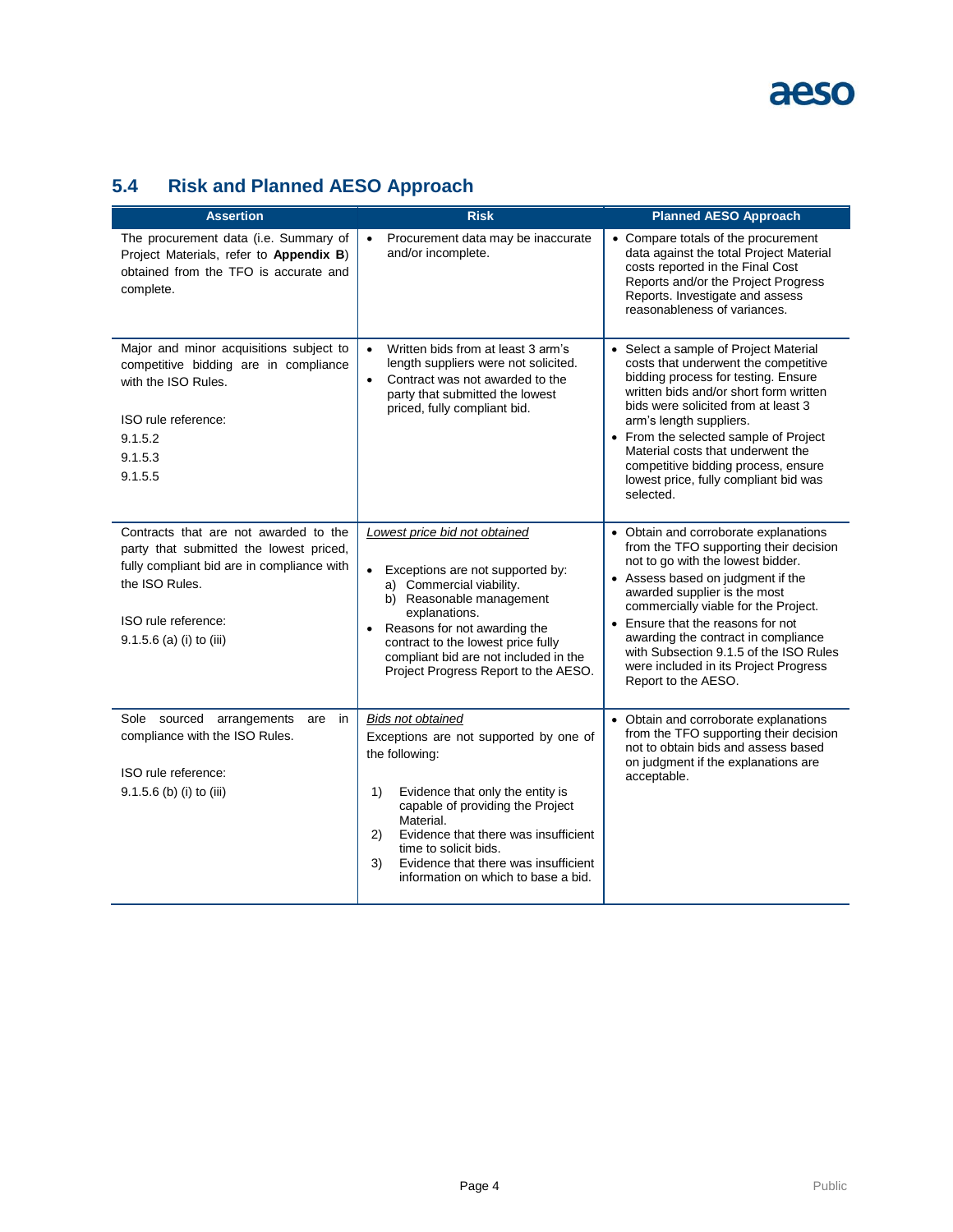#### <span id="page-6-0"></span>**5.5 Overview of the Compliance Monitoring Audit Process**

The diagram below provides an overview of the Compliance Monitoring Audit process for a full audit.

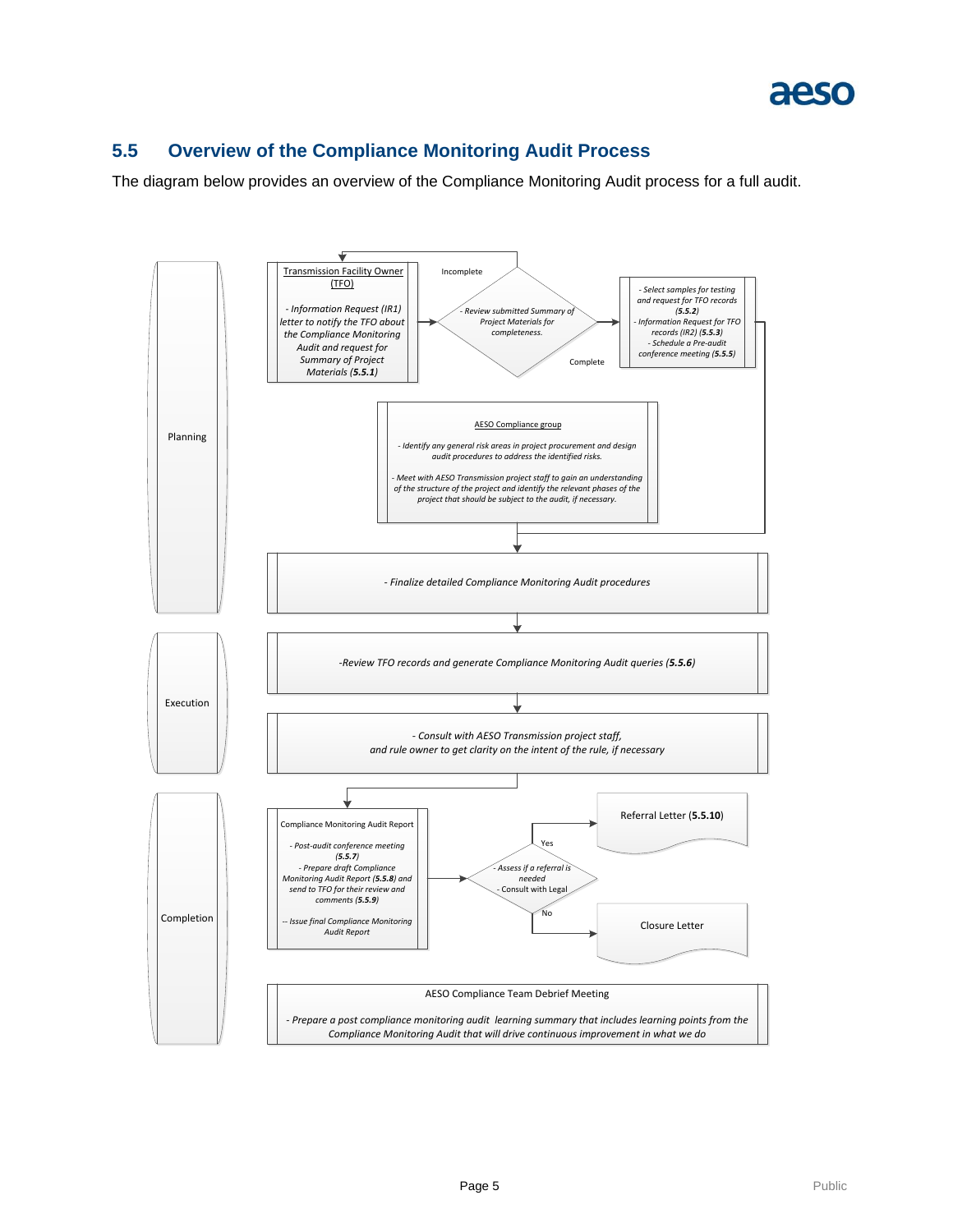

In a focused audit, only a subset of the Compliance Monitoring Audit procedures for a full audit will be applicable.

- In a focused audit in response to an MSA request to verify a self-report, the following procedures will apply:
- Information Request for TFO Records (see section 5.5.3)
- Submission of TFO Records (see section 5.5.4)
- Review of TFO records and generation of Compliance Monitoring Audit queries (see section 5.5.6)
- Compliance Monitoring Audit closure (see section 5.5.11)

In a focused audit in response to other requests, the following procedures will apply:

- Initial Notification of Compliance Monitoring Audit (IR1) (see section 5.5.1)
- Select samples for testing, if applicable (see section 5.5.2)
- Information Request for TFO records (IR2) (see section 5.5.3) (may be combined with IR1 if applicable)
- Submission of TFO Records (see section 5.5.4)
- Review of TFO records and generation of Compliance Monitoring Audit queries (see section 5.5.6)
- Post-audit conference meeting, Issuance of draft Compliance Monitoring Audit Report and TFO's review of the draft Compliance Monitoring Audit report (optional, subject to agreement with the TFO) (see sections 5.5.7, 5.5.8 and 5.5.9)
- Referral to the MSA, if applicable (see section 5.5.10) or Compliance Monitoring Audit closure, if applicable (see section 5.5.11)

A description of each of the procedures performed in the Compliance Monitoring Audit process is detailed below:

#### <span id="page-7-0"></span>*5.5.1 Initial Notification of Compliance Monitoring Audit (IR1)*

The AESO will notify the TFO of the scheduled Compliance Monitoring Audit, through an Information Request (IR) letter. A sample of the IR letter can be found in **Appendix A**.

The IR letter will provide details regarding the Compliance Monitoring Audit and request the submission of specific information. The letter will:

- Identify the Transmission Facility Project selected for the Compliance Monitoring Audit;
- Request detailed description of, but not limited to, the following:
	- o A Summary of Project Materials for the Project, and
	- o A breakdown of Engineering Costs for the Project;
- Indicate the deadline for the response to the IR; and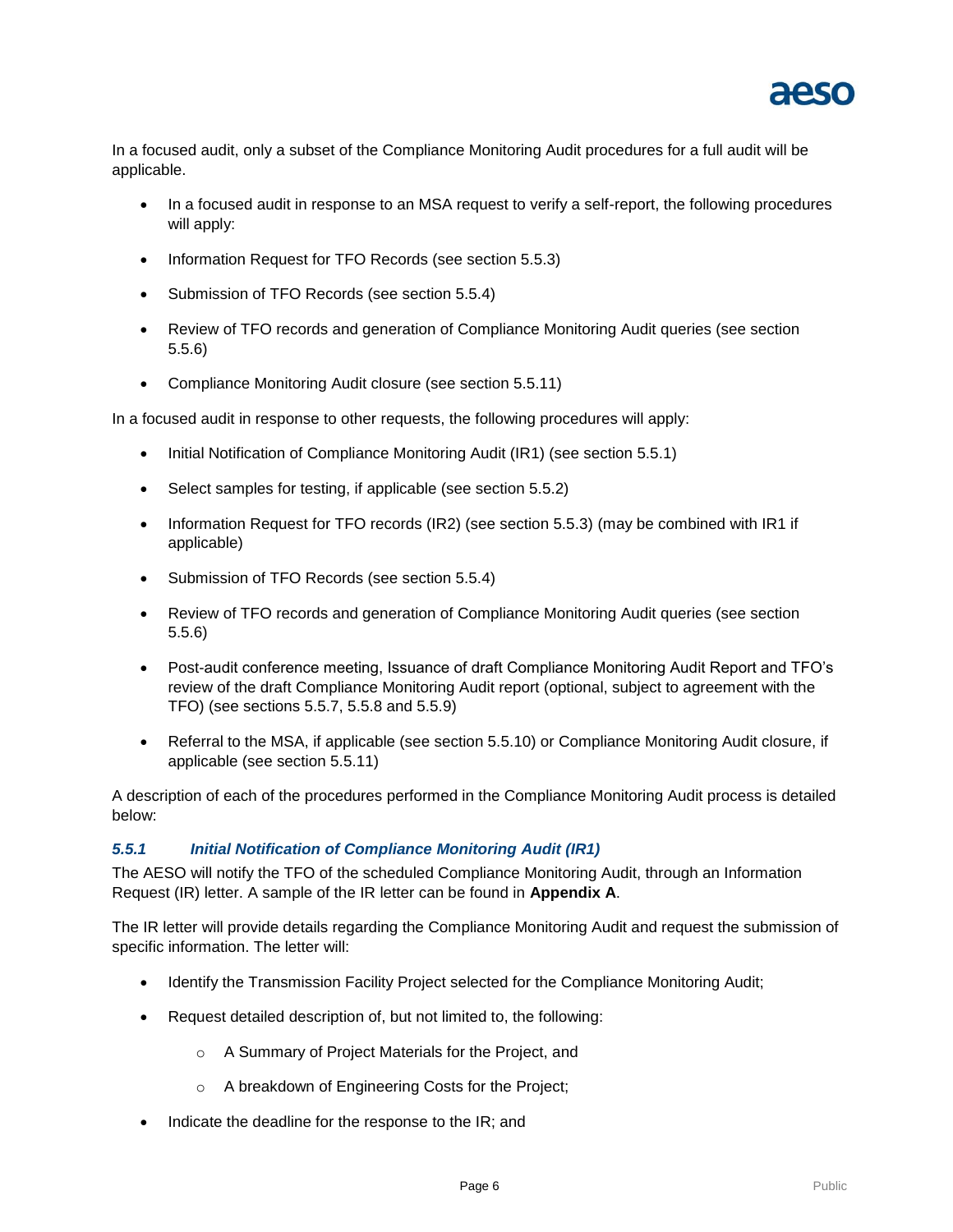

• Provide AESO contact information

The Summary of Project Materials will be used to identify the Compliance Monitoring Audit samples for testing (refer to Subsection 6.4.2 of this document). Each Project procurement which qualifies as a major or minor acquisition as defined in Subsection 9.1.5 of the ISO Rules should be included in the list along with the following information:

- Purchase Order Number/Sub-contract Number;
- Vendor/Sub-contractor Name;
- Description; and
- An indication of whether the Project Material was:
	- o "Competitively Procured", including dollar values (on awards to lowest and non-lowest priced, fully compliant bids); or
	- o "Sole sourced", including dollar values.

The Purchase Order/Sub-contract values should be the estimated total value that appears in the signed contract with the awarded vendor/sub-contractor, including any change orders that would have been approved thereafter. A sample template of the Summary of Project Materials can be found in **Appendix B**.

The breakdown of Engineering Costs will be used to assess the appropriateness of excluding these costs from Project Materials as defined in the ISO Consolidated Authority Document Glossary.

#### <span id="page-8-0"></span>*5.5.2 Select Samples for Testing*

The Summary of Project Materials will be reviewed by the AESO for completeness through comparison with the most recent Project Progress Reports and/or Final Cost Reports for the relevant Project. A reconciliation of the differences should be included in the response to IR1 for us to understand what purchases were included or excluded from the Summary of Project Materials.

Once completeness has been ascertained samples for testing will be selected from the Summary of Project Materials. The goal of the Compliance Monitoring Audit is to ensure compliance with Subsection 9.1.5 of the ISO Rules. Reviewing all procurement of Project Materials that qualify as major or minor acquisition in relation to a Transmission Facility Project may not be possible and the cost of testing 100% of the information may not be warranted. In this regard, testing is typically carried out on only a sampling of the Project Materials.

The AESO currently applies a non-statistical, judgment-based selection sampling technique. The following are some of the criteria which will be applied when selecting the samples for testing:

- Value of the items ensuring sufficient number of samples will be included to provide adequate coverage;
- Relative risk ensuring that items prone to error due to their nature are given special attention; and
- Representativeness ensuring that the AESO is satisfied that the samples provide breadth and coverage over all types of items in the population.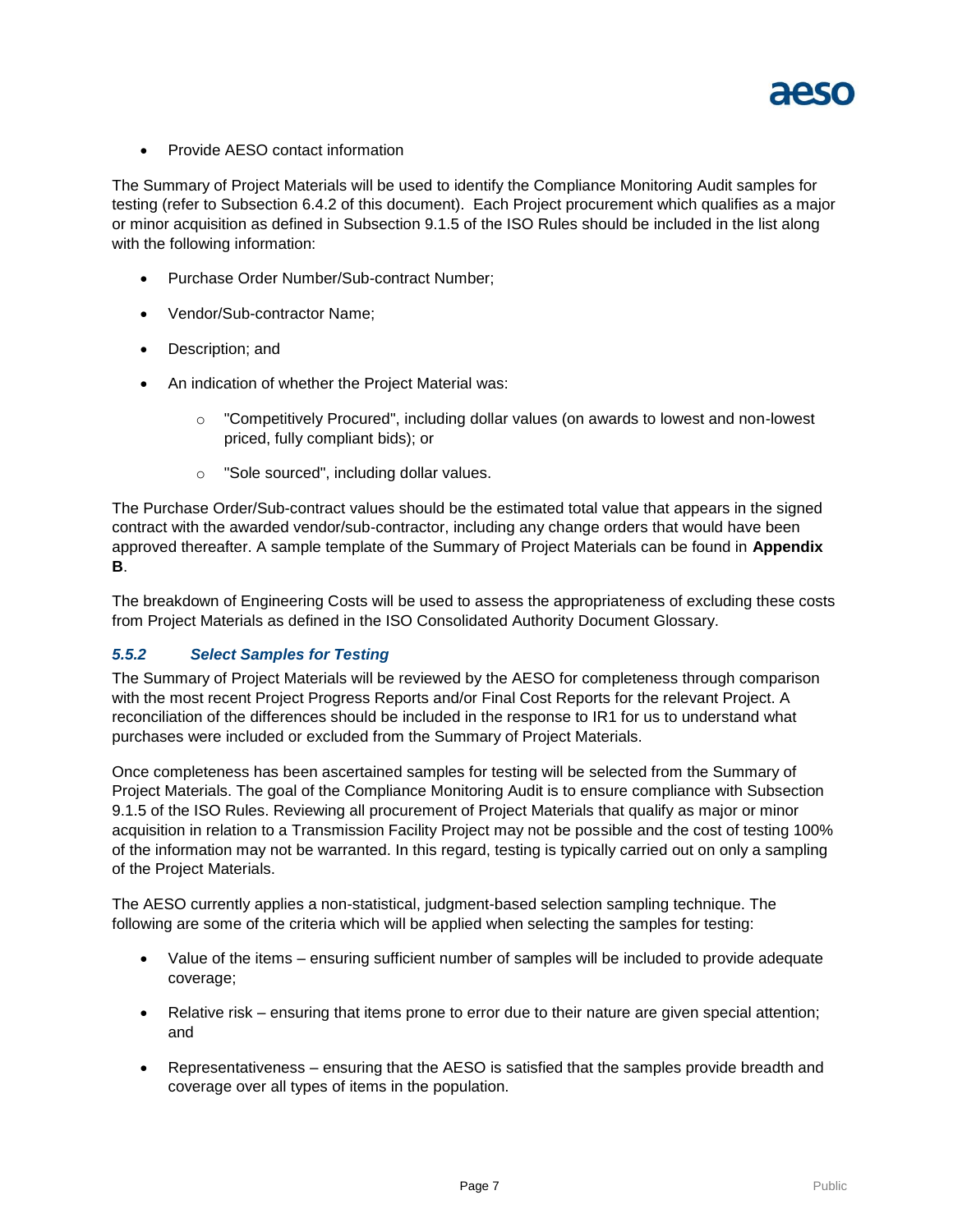

#### <span id="page-9-0"></span>*5.5.3 Information Request for TFO Records (IR2)*

Once sample selection has been completed the TFO will be notified through a second IR letter of the Compliance Monitoring Audit samples that the AESO has selected for testing. This letter will include the following details:

- the list of samples selected, with Purchase Order Number/Sub-contract Number references;
- the deadline for the response to the IR; and
- a description of the evidence that would allow the AESO to determine the compliance or noncompliance of the samples selected.

This evidence may include such things as the original bid request form sent to a vendor evidencing solicitation of bids, including evidence that it was actually sent to the solicited vendor; original bid response from all vendors that responded to the solicitation or decline to bid responses; documentation of explanations for contracts not awarded to lowest priced, fully compliant bid and sole source arrangements (i.e. email correspondences, letters, Project Progress Reports, etc.) that are dated during the time of the procurement.

A sample of the IR2 letter can be found in **Appendix C.**

#### <span id="page-9-1"></span>*5.5.4 Submission of TFO Records*

The TFO must submit the TFO records to the AESO by the date specified in the IR letter, as discussed in the preceding Subsection.

The TFO records must be submitted in one of the following forms:

- a) Electronic submission Data submitted electronically through an email must be transmitted to Transmission Project Compliance via tpcompliance@aeso.ca on or before 11:59 p.m. MT on the due date specified. An electronic record of the submission must be retained by both the AESO and the TFO as proof of timely submission. The receipt of the email will be confirmed by the AESO.
- b) Physical submission of hardcopies or electronic storage devices (using Mailing Services; Canada Post, FedEx, UPS, DHL, etc.) – Physical data submissions which are submitted through federal or commercial mailing service must be postmarked on or before the due date specified. The AESO will confirm to the TFO the receipt of the physical data.
- c) Physical Submittal of hardcopies or electronic storage devices (Personal Delivery) Physical data submissions by personal delivery to the offices of the AESO by the TFO must be received at the AESO office by the close of business on the date specified. The AESO's office hours are 8:00 a.m. – 5:00 p.m. MT. The AESO will confirm to the TFO the receipt of the physical data.

The TFO records should be organized in a manner that would allow for ease in identification of evidences related to a sample selected. Documentation of the organization should be provided as part of the response.

An example organization is described below: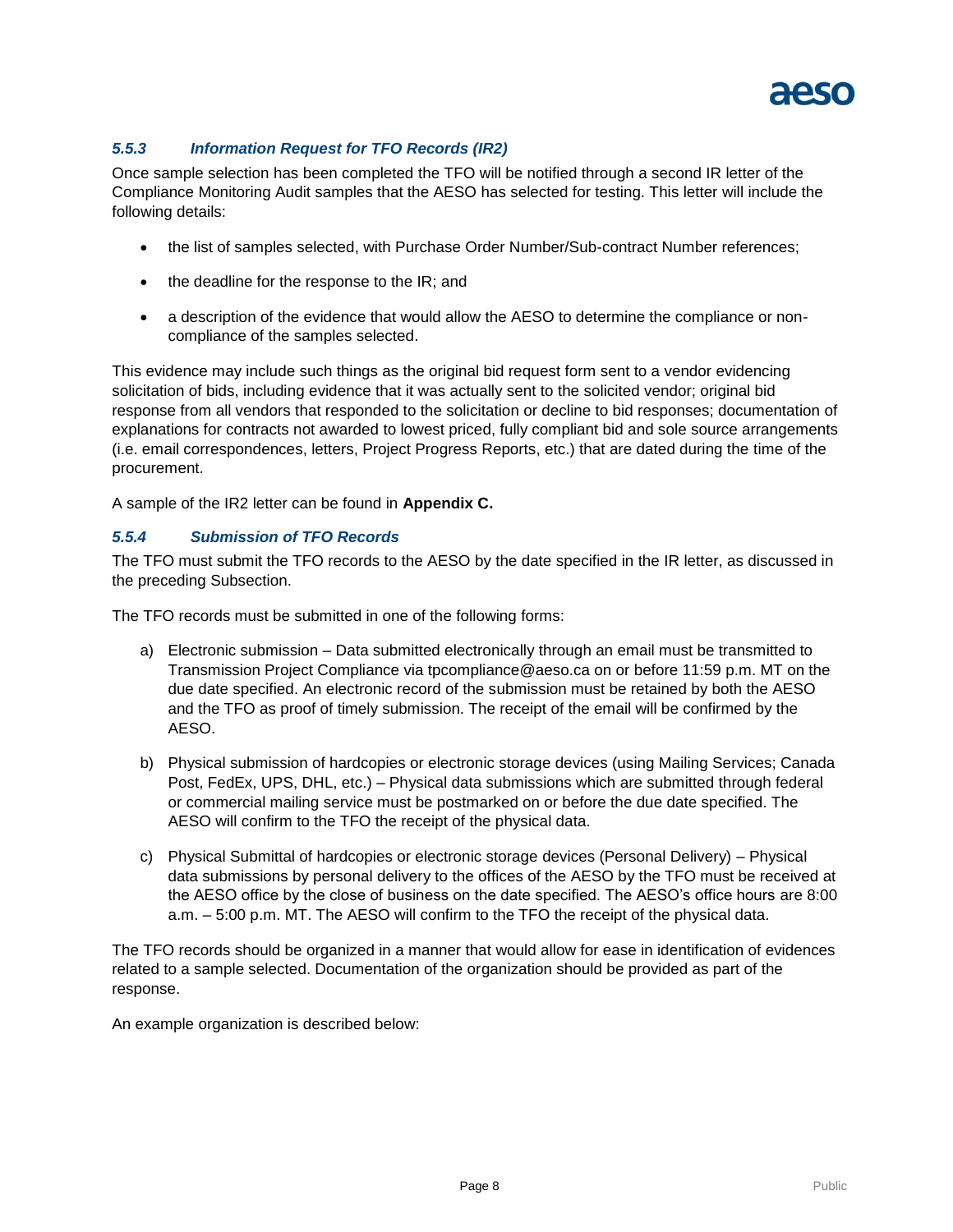

In addition, to ensure usability and integrity of the TFO records, the following guidelines should be followed when submitting files as evidence to the AESO:

- Documents, irrespective of electronic format or papers, should be clearly organized, and indexed to ensure a quick referencing to the required documents.
- The AESO requests all data, files, information, and documents submitted as audit evidence should be in electronic format which can be sent by email or stored in CD/DVD media unless it is not practical to do so.
- The AESO recommends electronic documents submitted as evidence should be in a Portable Document Format (PDF) unless is specified otherwise by the AESO. The PDF is requested to be text searchable, where possible.
- Where data or files are used for numeric data analysis and calculation, they should be submitted in spreadsheet (.xls) format.
- Records may be submitted via e-email as an attachment. Each submitted electronic file by email should be 10 Mb or smaller in size. Where more than one submission by email are required, they should be numbered and clearly identified in the subject (e.g. Email #1 of 3).
- Where the total size of the records exceed 50 Mb, physical submittal of electronic storage devices such as CD/DVD is required. Each CD/DVD must have an external label that identifies the name of the Project, name of the TFO, date of submission and volume number (e.g. Volume # 1 of 3) and other essential identifiers.
- Files must not contain macros or scripts referencing information not included in the files.

#### <span id="page-10-0"></span>*5.5.5 Pre-Audit Conference Meeting*

The AESO will offer to organize a pre-audit conference call with the TFO. The purpose of this meeting would be to discuss the expectations of both parties and to answer any general questions that the TFO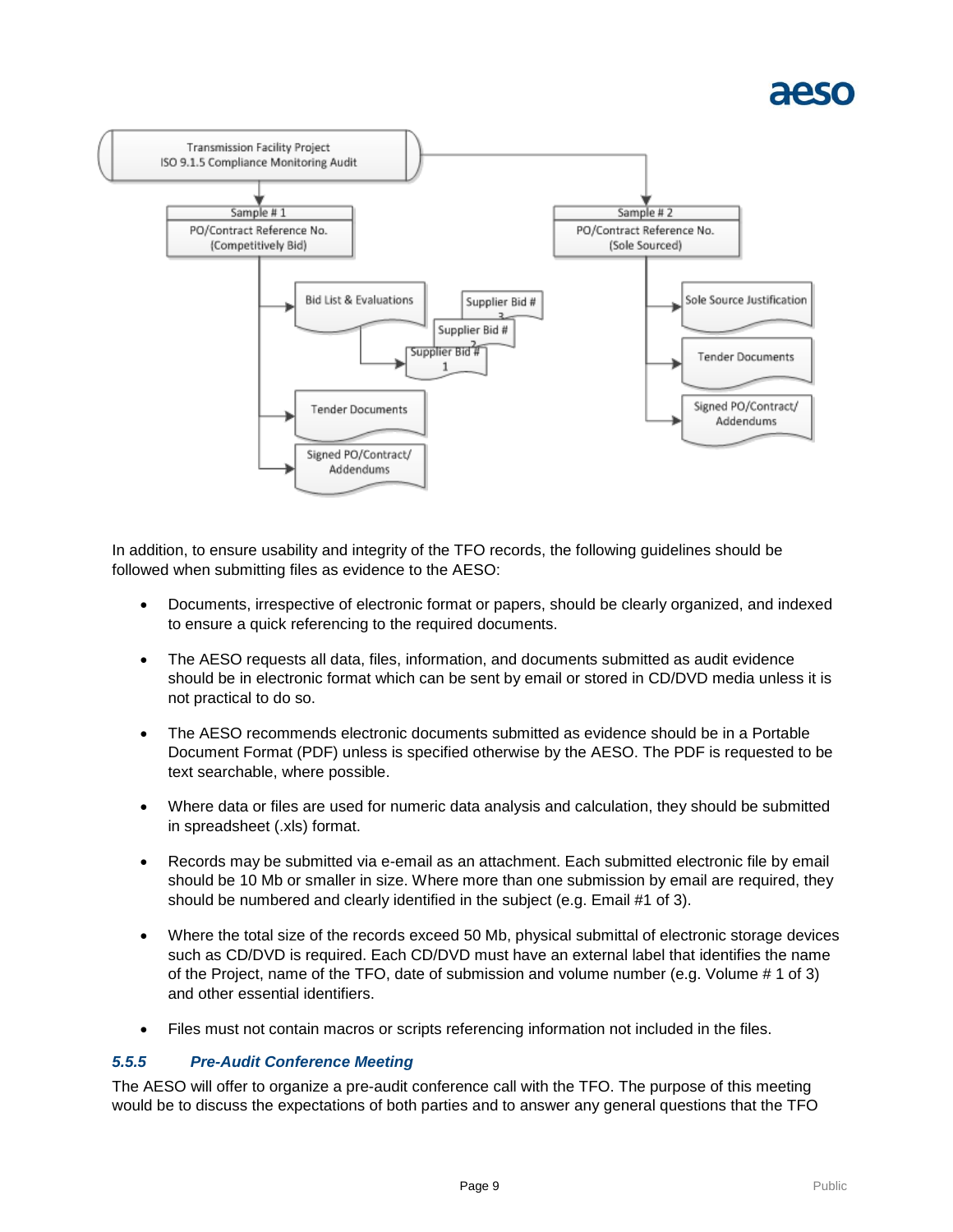

may have in relation to the Compliance Monitoring Audit. This meeting will also allow both the TFO and the AESO to establish the appropriate primary and secondary contacts during the Compliance Monitoring Audit and the appropriate TFO official that would be addressed in the draft and final Compliance Monitoring Audit Report.

A sample agenda for the pre-audit conference meeting is included in **Appendix D**.

#### <span id="page-11-0"></span>*5.5.6 Review of TFO Records and Generation of Compliance Monitoring Audit Queries*

The records submitted to the AESO in response to IR2 will be reviewed to verify that the records submitted demonstrate compliance with Subsection 9.1.5 of the ISO Rules.

The review of the TFO records will take place over a period of at least ten (10) business days.

Throughout the course of the audit, the AESO may issue Compliance Audit Query Forms as questions and the need for clarifications arise as a result of the review of the TFO records. The TFO is expected to respond to these queries during the Compliance Monitoring Audit, and will be provided at least five (5) business days to respond.

A sample query form is included in **Appendix E**.

#### <span id="page-11-1"></span>*5.5.7 Post-Audit Conference Meeting*

Following the substantial completion of the audit execution phase, the AESO will offer to arrange a postaudit conference meeting with the TFO. The purpose of this meeting will be to discuss the Compliance Monitoring Audit findings at a high level and to answer any general questions that the TFO may have in relation to the Compliance Monitoring Audit to this stage. At this stage, the AESO will not have determined whether or not there are any suspected contraventions.

#### <span id="page-11-2"></span>*5.5.8 Issuance of the Draft Compliance Monitoring Audit Report*

The AESO will then issue a draft Compliance Monitoring Audit Report (Report) based on the AESO's assessment findings. All queries, the TFO's response to the queries and AESO conclusions will be summarized and included in the Report. If any findings are considered potential suspected contraventions, these will be reported in the "Potential Suspected Contraventions" subsection of the Report.

The Report shall include, without limitation, the following:

- a description of the objective, scope, and methodology of the Compliance Monitoring Audit;
- a description of the Compliance Monitoring Audit procedures and results, including any potential suspected contraventions with applicable rules and standards; and
- the nature of any confidential information provided.

#### <span id="page-11-3"></span>*5.5.9 TFO's Review of the Draft Compliance Monitoring Audit Report*

The TFO will be provided at least ten (10) business days to review and comment on the draft Report.

The TFO may include comments relevant to the Compliance Monitoring Audit findings in the TFO comments Subsection of the draft Report. The TFO may also include:

• the identification of records previously submitted which do not appear to have been reviewed or considered in support of the findings; and/or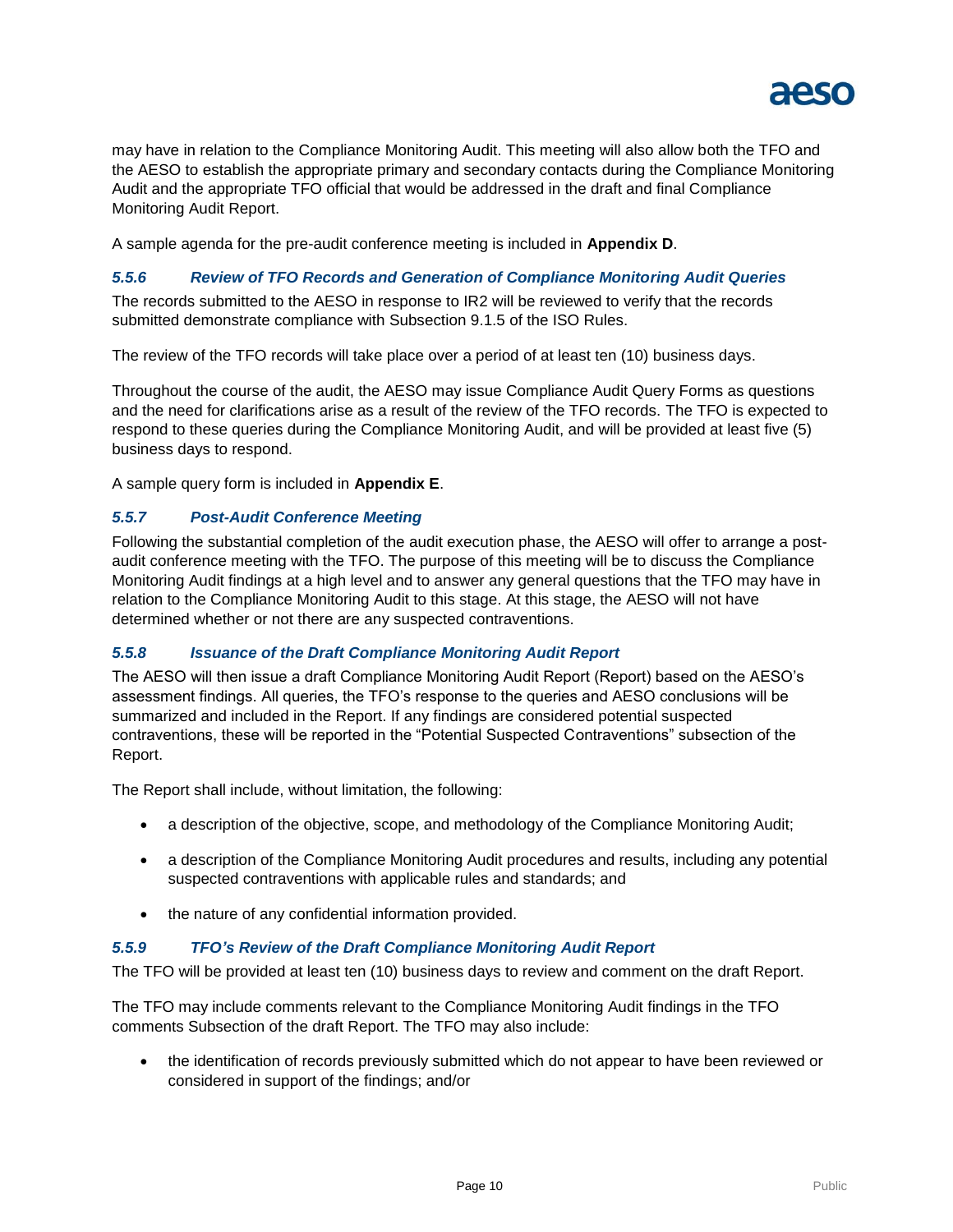

 a different interpretation which does not appear to have been reviewed or considered in the AESO's findings.

The AESO, upon receipt of the draft Report will review the TFO's comments and determine whether further review of the TFO records is required. If it is determined that any record previously submitted was not reviewed or considered by the AESO, the TFO will be notified by the AESO that the previously submitted TFO record will be reviewed. Furthermore, the AESO will make the necessary internal consultations and then revise the draft Report for substantial changes needed.

If there are no substantial changes necessary, the AESO will finalize the Report. However, if there are substantial changes to the draft, a revised draft will be sent to the TFO for final review and comments. After receipt of the TFO's final comments, the AESO will finalize the Report.

Once the final Report is issued to the TFO, the Compliance Monitoring Audit process is considered closed.

#### <span id="page-12-0"></span>*5.5.10 Referral to the Market Surveillance Administrator (MSA)*

Where, as a result of a full Compliance Monitoring Audit and documented in the final Report or a focused audit in response to other requests, the AESO has identified that there are one or more suspected contraventions of an ISO rule; the AESO will refer the matter to the MSA through the referral process in accordance with Subsection 103.12 of the ISO Rules. Referrals will be issued on a confidential basis.

To protect the confidentiality of TFO/vendor relationships, the vendor names are masked in the referral letter and associated audit report. Additionally Information Requests and Audit Query responses which contain these vendor names are omitted from the report. These details will be provided to the MSA upon request.

The AESO will notify the TFO when a suspected contravention is referred to the MSA in accordance with Subsection 103.12 of the ISO Rules. The copy of the referral to the MSA will be issued to the appropriate TFO official assigned by the TFO.

#### <span id="page-12-1"></span>*5.5.11 Compliance Monitoring Audit Closure*

Where the AESO performed a full audit or a focused audit in response to an external request other than an MSA request, and has not identified suspected contraventions of an ISO rule as a result of the Compliance Monitoring Audit, the AESO will notify the TFO with a closure letter indicating that the Compliance Monitoring Audit is closed.

Where the AESO performed a focused audit in response to an MSA request, the AESO will notify the MSA with a closure letter indicating the results of the AESO's verification.

#### <span id="page-12-2"></span>*5.5.12 Request for Deadline Extension*

In the event the TFO is unable to meet the specified timeline in any of the above procedures, the TFO may request an extension of the due date for consideration. The request should be made in writing and include the new proposed due date for submission and the justification for the request. The AESO will work with the TFO to ensure a reasonable period of time is provided to respond to each request. In reviewing such requests, the AESO must also ensure TFOs are treated fairly and in a consistent manner.

#### <span id="page-12-3"></span>*5.5.13 Retention of TFO Records*

In accordance with Subsection 103.12.14 of the ISO Rules, the AESO may retain in its possession information obtained in relation to the Compliance Monitoring Audit for as long as the AESO, in its sole discretion, deems necessary.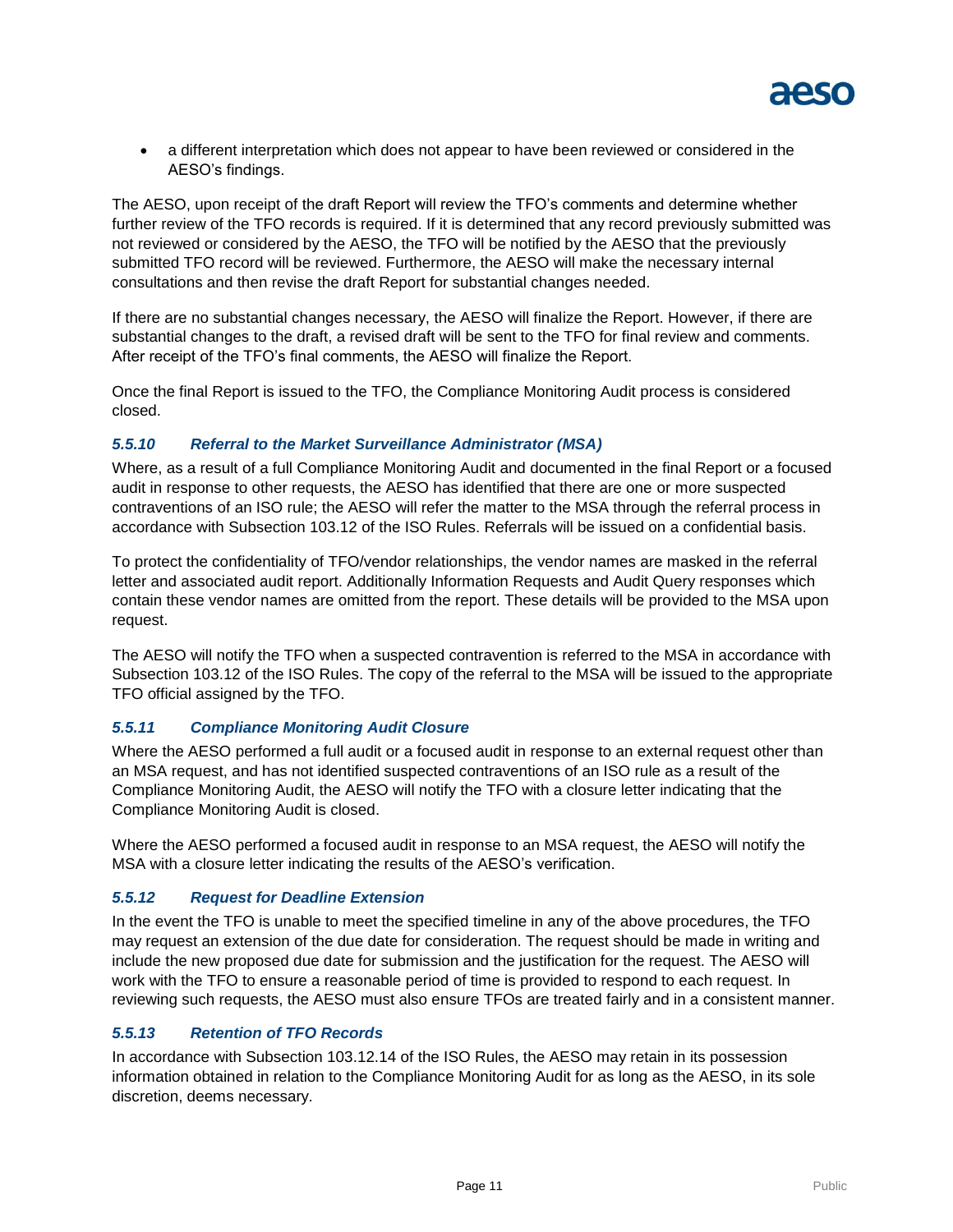

### <span id="page-13-0"></span>**6. Confidentiality**

Compliance Monitoring Audits conducted by the AESO will be done on a confidential basis. To protect any sensitive commercial information that would exposed during the Compliance Monitoring Audit, the AESO will ensure that any letters and/or documents coming from the AESO that may contain sensitive commercial information will be protected with passwords.

Confidentiality of TFO records submitted to the AESO is governed under Subsection 9.1.6, Subsection 103.12.6 and Subsection 103.1 of ISO Rules.